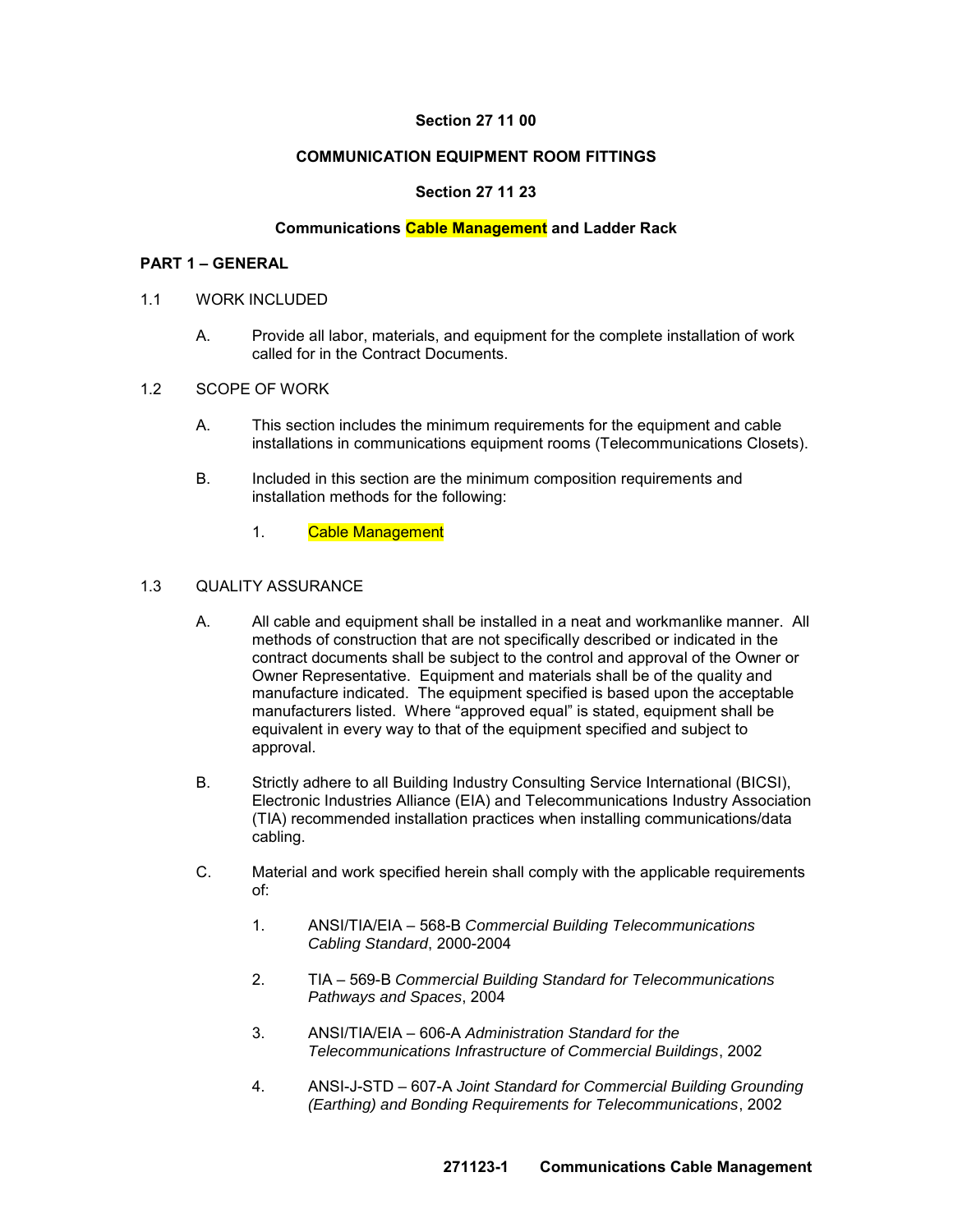- 5. NFPA 70 *National Electric Code*, 2005
- 6. BICSI *Telecommunications Distribution Methods Manual, 10th Edition*, 2003
- 7. ANSI/NECA/BICSI 568-2001 *Standard for* Installing Commercial Building Telecommunications Cabling

## 1.4 SUBMITTALS

- A. Provide product data for the following:
	- 1. Manufacturers data/cut sheets, specifications and installation instructions for all products (submit with bid).

## **PART 2 – PRODUCTS**

- 2.1 CABLE MANAGEMENT
	- A. Vertical Cable Management for Racks/Frames (MCS Master Cabling Section)
		- 1. Every rack/frame will have a minimum of one vertical cable manager. The vertical cable manager will create a space for storing and organizing cables along the side of the rack/frame. The cable manager will maintain separation between patch/equipment/jumper cords and premise cables.
		- 2. The cable manager will be sized to match cabling requirements. The initial quantity of cables within the cable manager will not exceed a whole number value equal to 40% of the interior area of the cable manager.
		- 3. A single vertical cable manager can be used in between bayed racks/frames if it is sized to match cable requirements for both racks/frames. The manufacturer will state estimated cable fills for the cable manager in the product data sheet.
		- 4. The vertical cable manager will match the height of the rack(s)/frame(s).
		- 5. The vertical cable manager will bolt to the side of racks/frames with included hardware. The manufacturer of the vertical cable manager will sell compatible racks/frames.
		- 6. The vertical cable manager will be a single-sided C-shaped trough with a cover or a double-sided H-shaped trough with covers. The single-sided trough will provide a single pathway. The double-sided trough will provide independent front and rear cable pathways and will have multiple evenly-spaced edge-protected front-to-rear cable pass-through holes for cables in the center divider.
		- 7. The cover will be removable, hinged to open from the right or left side and will include a latch that will secure the cover in the closed position.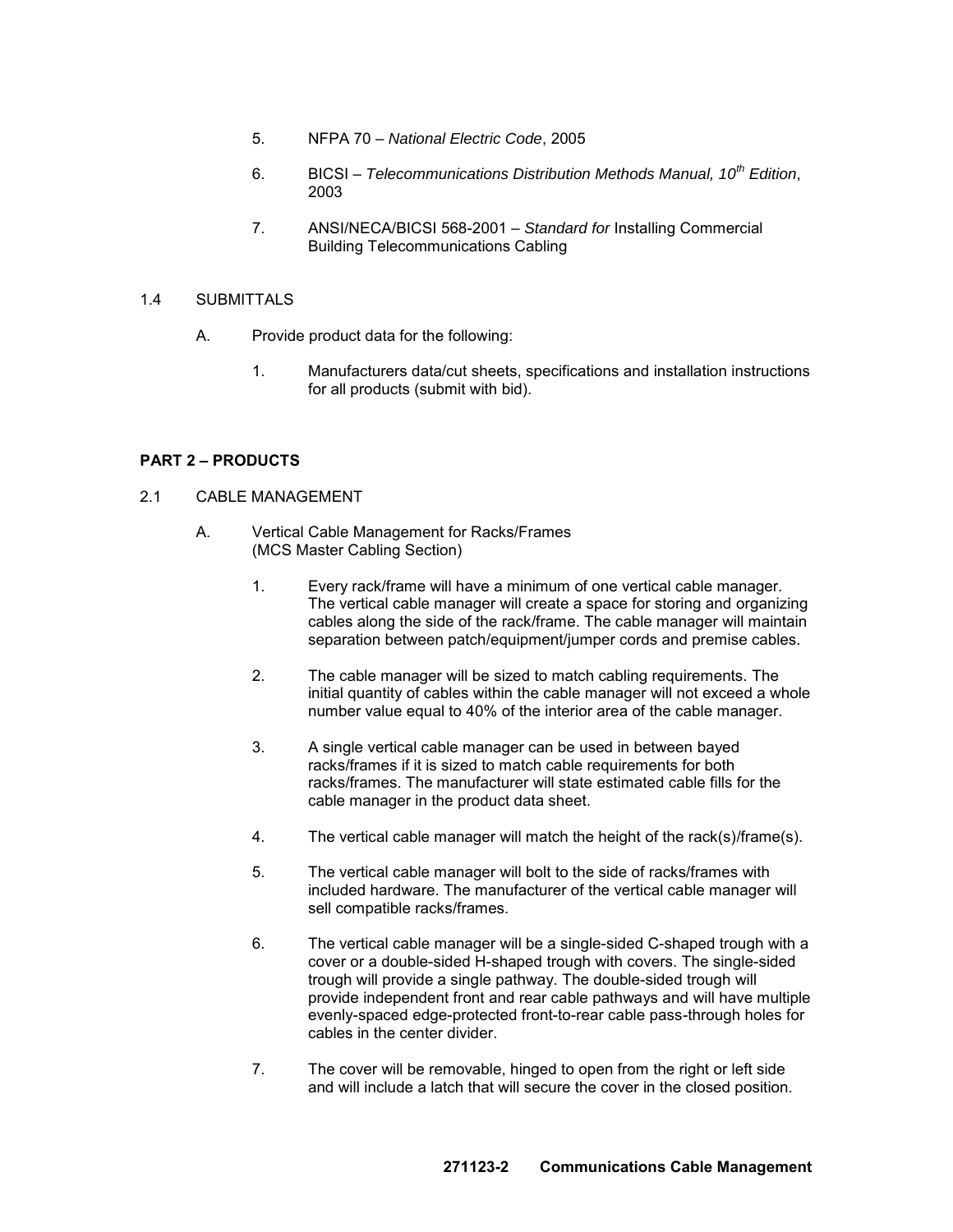- 8. The vertical cable manager will have cable openings along both sides of the trough. The openings will be formed by evenly-spaced T-shaped cable guides. The T-shaped cable guides will be made from a composite plastic material (not metal) and will have rounded edges to protect cables. When the cable manager is attached to a rack/frame, each cable opening will align with a rack-mount space (RMU) on the rack/frame. Each opening will pass a minimum of 24 each .25" OD patch cords.
- 9. The cable manager will be delivered individually boxed, and available in several widths as specified below and in the contract documents.
- 10. The vertical cable manager shall be manufactured from sheet aluminum and composite materials.
- 11. Finish shall be clear grained aluminum or epoxy-polyester hybrid powder coat paint in the color as specified below and in the contract documents. Edge-protectors, T-shaped cable guides and latch hardware is black.
- 12. Design Make:

Chatsworth Products, Inc. (CPI), MCS Master Cabling Section:

Part Number 30091-500, MCS Master Cabling Section, Single-Sided, 4.4" Wide x 66" High x 8.1" Deep, Clear.

Part Number 30091-501, MCS Master Cabling Section, Single-Sided, 4.4" Wide x 72" High x 8.1" Deep, Clear.

Part Number 30091-502, MCS Master Cabling Section, Single-Sided, 4.4" Wide x 78" High x 8.1" Deep, Clear.

Part Number 30091-503, MCS Master Cabling Section, Single-Sided, 4.4" Wide x 84" High x 8.1" Deep, Clear.

Part Number 30091-505, MCS Master Cabling Section, Single-Sided, 4.4" Wide x 90" High x 8.1" Deep, Clear.

Part Number 30091-515, MCS Master Cabling Section, Single-Sided, 4.4" Wide x 96" High x 8.1" Deep, Clear.

Part Number 30091-508, MCS Master Cabling Section, Single-Sided, 4.4" Wide x 108" High x 8.1" Deep, Clear.

Part Number 30091-700, MCS Master Cabling Section, Single-Sided, 4.4" Wide x 66" High x 8.1" Deep, Black.

Part Number 30091-701, MCS Master Cabling Section, Single-Sided, 4.4" Wide x 72" High x 8.1" Deep, Black.

Part Number 30091-702, MCS Master Cabling Section, Single-Sided, 4.4" Wide x 78" High x 8.1" Deep, Black.

Part Number 30091-703, MCS Master Cabling Section, Single-Sided, 4.4" Wide x 84" High x 8.1" Deep, Black.

Part Number 30091-705, MCS Master Cabling Section, Single-Sided, 4.4" Wide x 90" High x 8.1" Deep, Black.

Part Number 30091-715, MCS Master Cabling Section, Single-Sided, 4.4" Wide x 96" High x 8.1" Deep, Black.

Part Number 30091-708, MCS Master Cabling Section, Single-Sided, 4.4" Wide x 108" High x 8.1" Deep, Black.

Part Number 30092-500, MCS Master Cabling Section, Single-Sided, 6" Wide x 66" High x 8.1" Deep, Clear. Part Number 30092-501, MCS Master Cabling Section, Single-Sided, 6"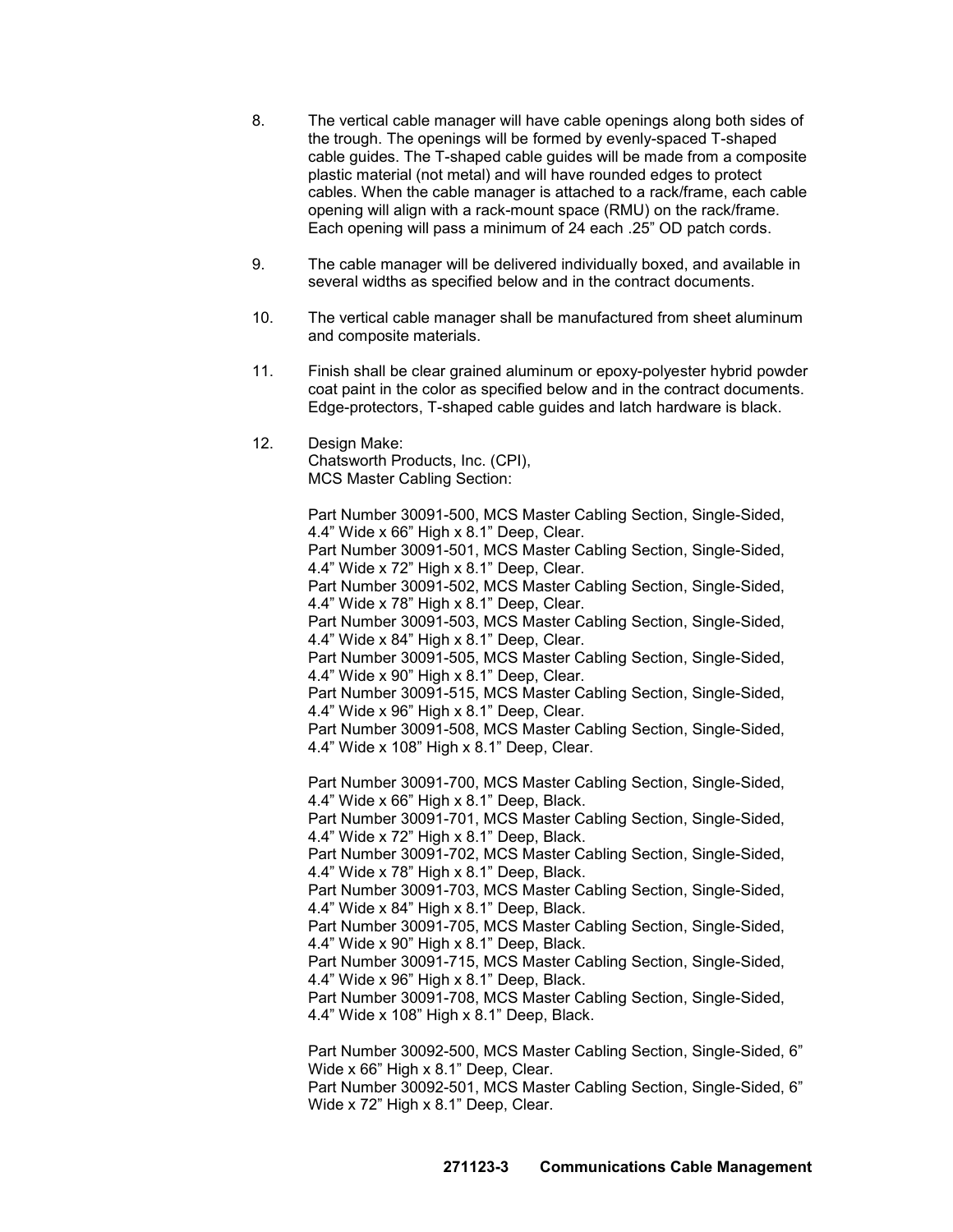Part Number 30092-502, MCS Master Cabling Section, Single-Sided, 6" Wide x 78" High x 8.1" Deep, Clear.

Part Number 30092-503, MCS Master Cabling Section, Single-Sided, 6" Wide x 84" High x 8.1" Deep, Clear.

Part Number 30092-505, MCS Master Cabling Section, Single-Sided, 6" Wide x 90" High x 8.1" Deep, Clear.

Part Number 30092-515, MCS Master Cabling Section, Single-Sided, 6" Wide x 96" High x 8.1" Deep, Clear.

Part Number 30092-508, MCS Master Cabling Section, Single-Sided, 6" Wide x 108" High x 8.1" Deep, Clear.

Part Number 30092-700, MCS Master Cabling Section, Single-Sided, 6" Wide x 66" High x 8.1" Deep, Black.

Part Number 30092-701, MCS Master Cabling Section, Single-Sided, 6" Wide x 72" High x 8.1" Deep, Black.

Part Number 30092-702, MCS Master Cabling Section, Single-Sided, 6" Wide x 78" High x 8.1" Deep, Black.

Part Number 30092-703, MCS Master Cabling Section, Single-Sided, 6" Wide x 84" High x 8.1" Deep, Black.

Part Number 30092-705, MCS Master Cabling Section, Single-Sided, 6" Wide x 90" High x 8.1" Deep, Black.

Part Number 30092-715, MCS Master Cabling Section, Single-Sided, 6" Wide x 96" High x 8.1" Deep, Black.

Part Number 30092-708, MCS Master Cabling Section, Single-Sided, 6" Wide x 108" High x 8.1" Deep, Black.

Part Number 30093-500, MCS Master Cabling Section, Single-Sided, 10" Wide x 66" High x 8.1" Deep, Clear.

Part Number 30093-501, MCS Master Cabling Section, Single-Sided, 10" Wide x 72" High x 8.1" Deep, Clear.

Part Number 30093-502, MCS Master Cabling Section, Single-Sided, 10" Wide x 78" High x 8.1" Deep, Clear.

Part Number 30093-503, MCS Master Cabling Section, Single-Sided, 10" Wide x 84" High x 8.1" Deep, Clear.

Part Number 30093-505, MCS Master Cabling Section, Single-Sided, 10" Wide x 90" High x 8.1" Deep, Clear.

Part Number 30093-515, MCS Master Cabling Section, Single-Sided, 10" Wide x 96" High x 8.1" Deep, Clear.

Part Number 30093-508, MCS Master Cabling Section, Single-Sided, 10" Wide x 108" High x 8.1" Deep, Clear.

Part Number 30093-700, MCS Master Cabling Section, Single-Sided, 10" Wide x 66" High x 8.1" Deep, Black.

Part Number 30093-701, MCS Master Cabling Section, Single-Sided, 10" Wide x 72" High x 8.1" Deep, Black.

Part Number 30093-702, MCS Master Cabling Section, Single-Sided, 10" Wide x 78" High x 8.1"D, Black.

Part Number 30093-703, MCS Master Cabling Section, Single-Sided, 10" Wide x 84" High x 8.1"D, Black.

Part Number 30093-705, MCS Master Cabling Section, Single-Sided, 10" Wide x 90" High x 8.1"D, Black.

Part Number 30093-715, MCS Master Cabling Section, Single-Sided, 10" Wide x 96" High x 8.1"D, Black.

Part Number 30093-708, MCS Master Cabling Section, Single-Sided, 10" Wide x 108" High x 8.1"D, Black.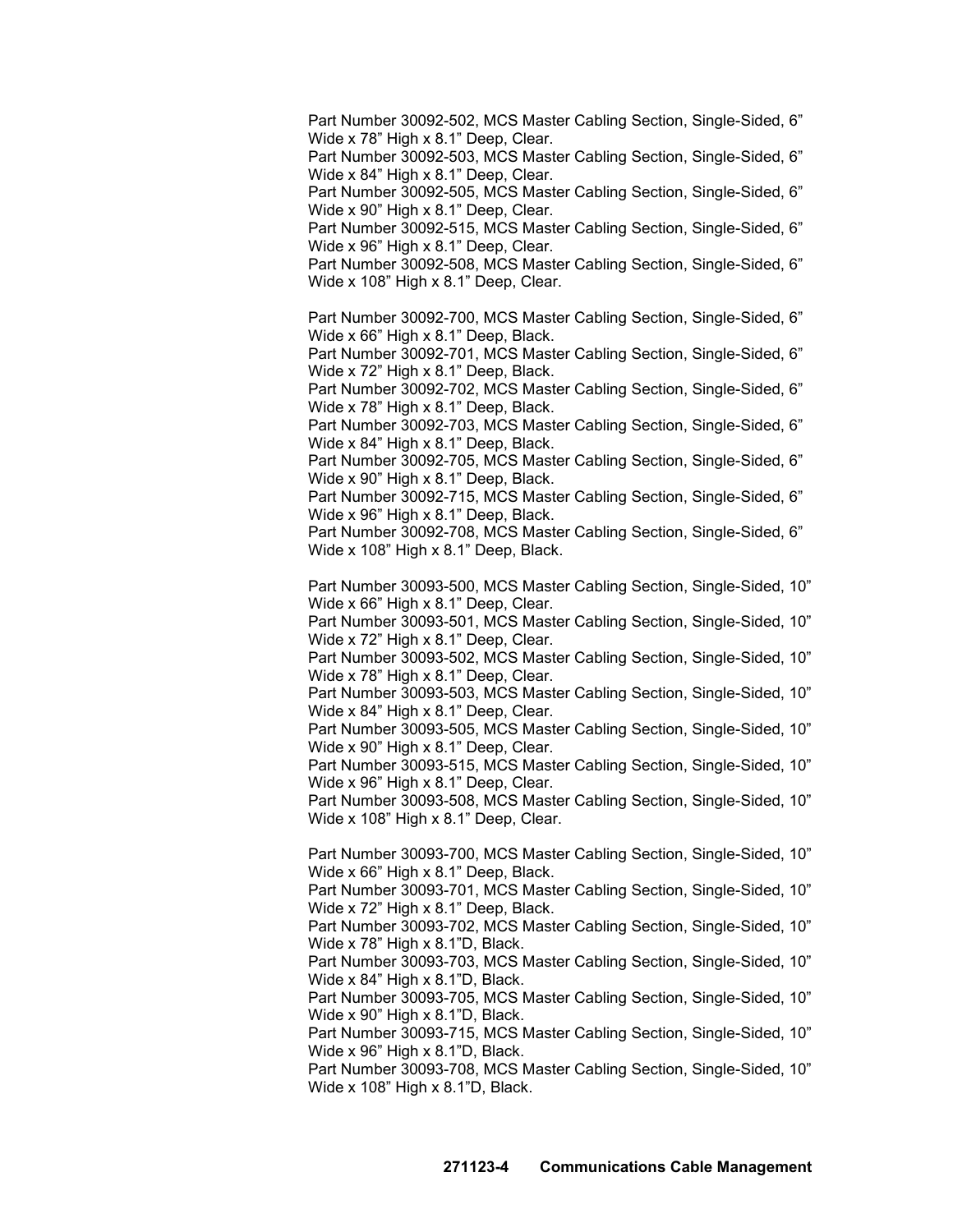Part Number 30094-500, MCS Master Cabling Section, Double-Sided, 4.4" Wide x 66" High x 8.1"D, Clear.

Part Number 30094-501, MCS Master Cabling Section, Double-Sided, 4.4" Wide x 72" High x 8.1"D, Clear.

Part Number 30094-502, MCS Master Cabling Section, Double-Sided, 4.4" Wide x 78" High x 8.1"D, Clear.

Part Number 30094-503, MCS Master Cabling Section, Double-Sided, 4.4" Wide x 84" High x 8.1"D, Clear.

Part Number 30094-505, MCS Master Cabling Section, Double-Sided, 4.4" Wide x 90" High x 8.1"D, Clear.

Part Number 30094-515, MCS Master Cabling Section, Double-Sided, 4.4" Wide x 96" High x 8.1"D, Clear.

Part Number 30094-508, MCS Master Cabling Section, Double-Sided, 4.4" Wide x 108" High x 8.1"D, Clear.

Part Number 30094-700, MCS Master Cabling Section, Double-Sided, 4.4" Wide x 66" High x 8.1"D, Black.

Part Number 30094-701, MCS Master Cabling Section, Double-Sided, 4.4" Wide x 72" High x 8.1"D, Black.

Part Number 30094-702, MCS Master Cabling Section, Double-Sided, 4.4" Wide x 78" High x 8.1"D, Black.

Part Number 30094-703, MCS Master Cabling Section, Double-Sided, 4.4" Wide x 84" High x 8.1"D, Black.

Part Number 30094-705, MCS Master Cabling Section, Double-Sided, 4.4" Wide x 90" High x 8.1"D, Black.

Part Number 30094-715, MCS Master Cabling Section, Double-Sided, 4.4" Wide x 96" High x 8.1"D, Black.

Part Number 30094-708, MCS Master Cabling Section, Double-Sided, 4.4" Wide x 108" High x 8.1"D, Black.

Part Number 30095-500, MCS Master Cabling Section, Double-Sided, 6" Wide x 66" High x 8.1"D, Clear.

Part Number 30095-501, MCS Master Cabling Section, Double-Sided, 6" Wide x 72" High x 8.1"D, Clear.

Part Number 30095-502, MCS Master Cabling Section, Double-Sided, 6" Wide x 78" High x 8.1"D, Clear.

Part Number 30095-503, MCS Master Cabling Section, Double-Sided, 6" Wide x 84" High x 8.1"D, Clear.

Part Number 30095-505, MCS Master Cabling Section, Double-Sided, 6" Wide x 90" High x 8.1"D, Clear.

Part Number 30095-515, MCS Master Cabling Section, Double-Sided, 6" Wide x 96" High x 8.1"D, Clear.

Part Number 30095-508, MCS Master Cabling Section, Double-Sided, 6" Wide x 108" High x 8.1"D, Clear.

Part Number 30095-700, MCS Master Cabling Section, Double-Sided, 6" Wide x 66" High x 8.1"D, Black.

Part Number 30095-701, MCS Master Cabling Section, Double-Sided, 6" Wide x 72" High x 8.1"D, Black.

Part Number 30095-702, MCS Master Cabling Section, Double-Sided, 6" Wide x 78" High x 8.1"D, Black.

Part Number 30095-703, MCS Master Cabling Section, Double-Sided, 6" Wide x 84" High x 8.1"D, Black.

Part Number 30095-705, MCS Master Cabling Section, Double-Sided, 6" Wide x 90" High x 8.1"D, Black.